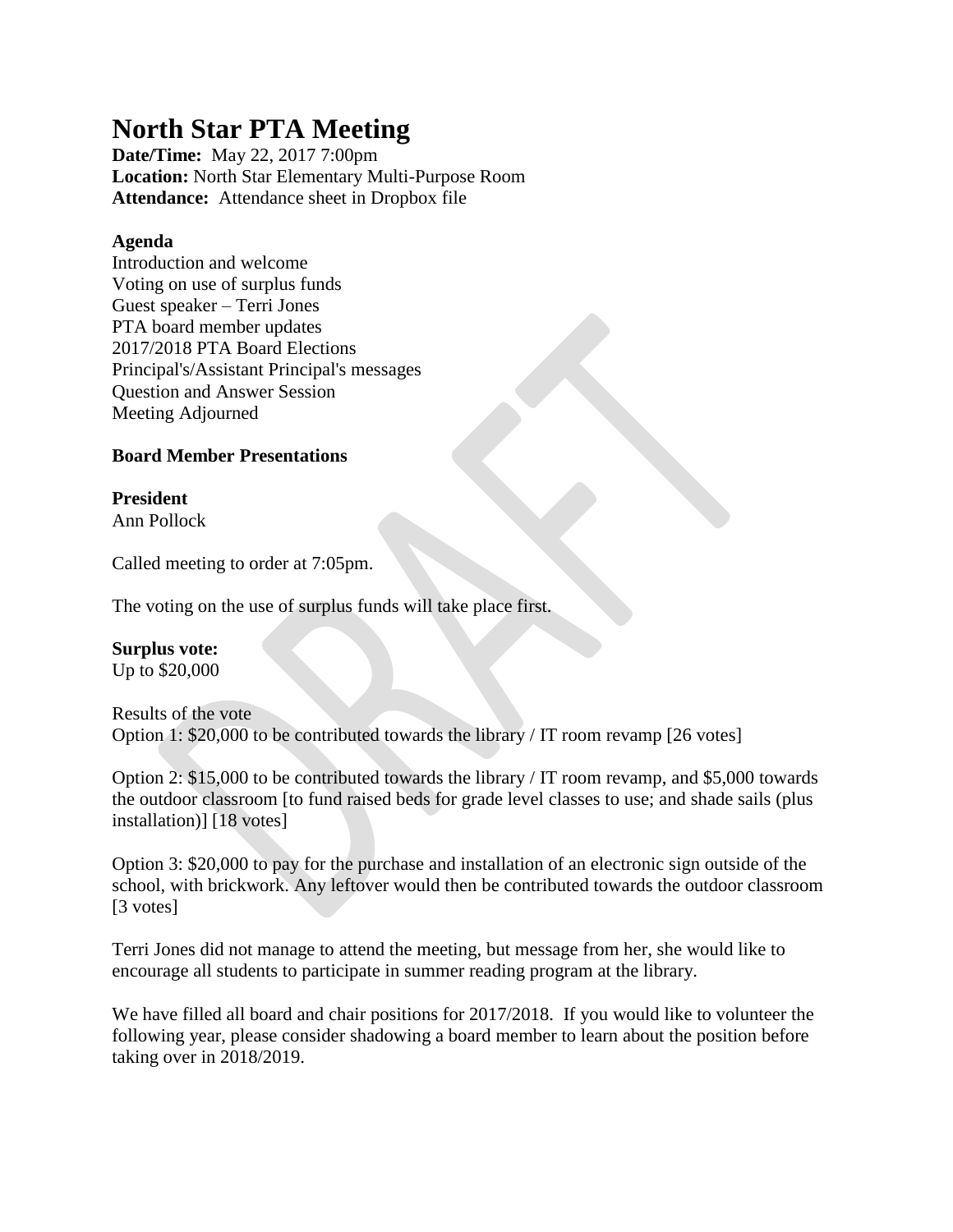Please sign up to volunteer for Field Day which will be held on Friday, June  $2<sup>nd</sup>$ . A sign-up genius will be available soon on the PTA website. We need a huge number of volunteers, so any help would be appreciated.

School supply kits include every item requested by the grade-level teams. Wishlist items can also be purchased. It is an easy way to shop for school supplies and a small portion of each purchase will benefit the school. Friday, June 30th is the last day to place orders.

Motion to approve the March  $20<sup>th</sup>$  minutes made by Ann Pollock. The motion was seconded by Julie Alvarez and the minutes were approved.

Motion to approve the April  $13<sup>th</sup>$  minutes was made by Zoe Harris. The motion was seconded by Kristen Dassel and the minutes were approved.

## **PTA reflections winners**

PTA Reflections is the competition that promotes art/dance/photography/literature/film and music. This year's winners are as follows:

Primary Music Composition:

First Place at North Star AND First Place in Delaware: Jackson Williamson, 2nd Grade

Primary Film Competition:

First Place at North Star AND First Place in Delaware: Cody Williamson, 1st Grade

Intermediate Photography Competition:

First Place North Star: Christopher Pollock, 3rd grade Second Place at North Star and First Place in Delaware: Alekhya Veeramachineni, 4th grade Third Place in North Star: Christopher Pollock, 3rd Grade

Intermediate Visual Arts: First Place North Star: Aarush Sudamalla, 3rd Grade

Intermediate Literature:

First Place at North Star AND First Place in Delaware: Srijay Chenna, 5th Grade Second Place North Star: Alekhya Veeramachineni. 4th Grade Third Place North Star: Anuradha Dole, 4th Grade Honorable Mention North Star: Aarush Sudamalla, 3rd Grade

In addition to the above, Delaware PTA submitted five entries to National PTA for their 2018- 2019 theme search contest and one of them was our very own: Srijay Chenna – 5th grade 'What if…'

## **Treasurer**

Ann Pollock presented in Mary Ruth Nich's absence.